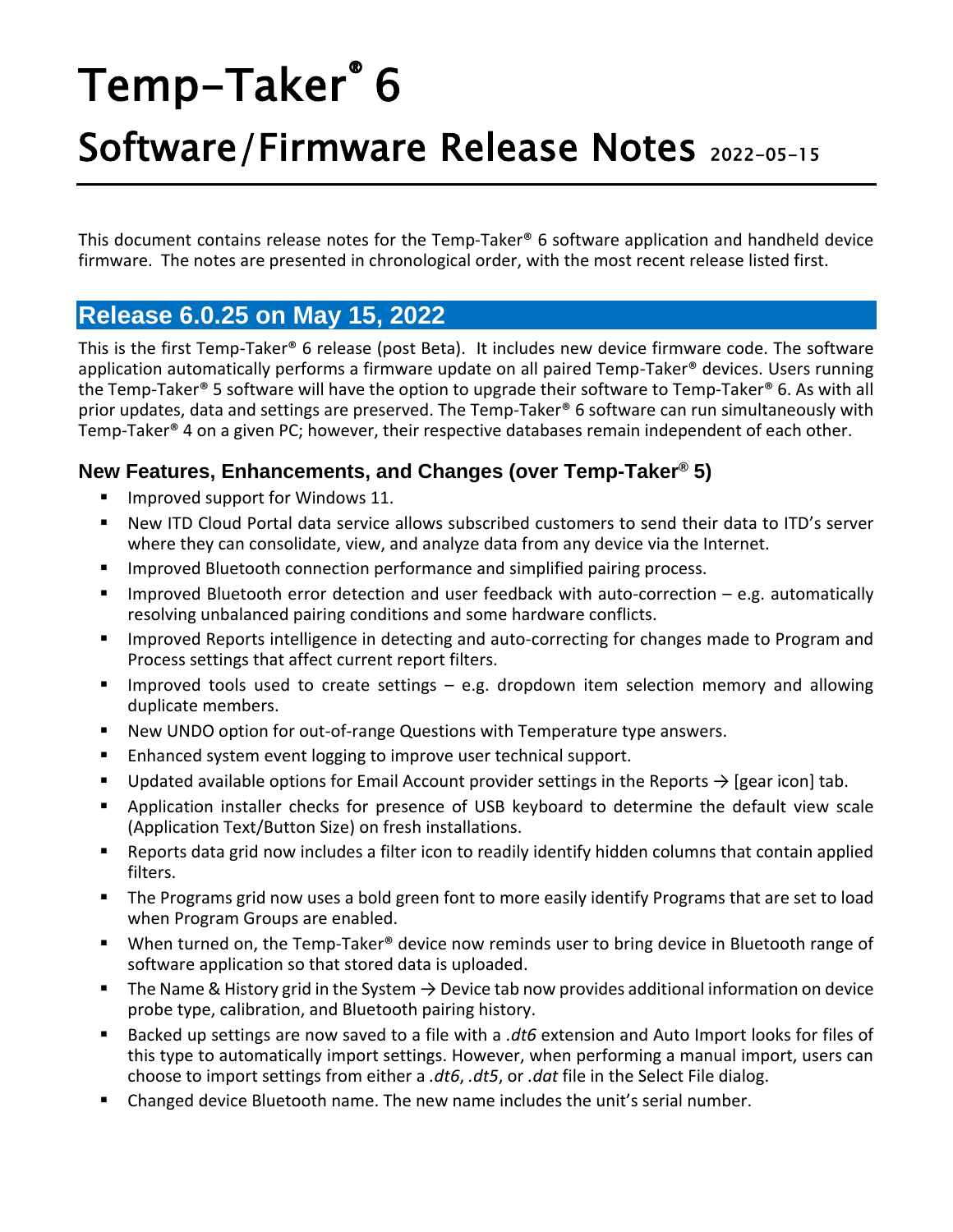#### **Fixes**

- Fixed bug that would occasionally cause a switch to another Reports tab when uploading data records.
- Fixed data-upload bug that could occur under certain circumstances when uploading question-type records in the background.

# **Release 5.0.79 on February 1, 2022**

This release did not include any changes to device firmware code – i.e. firmware remains at v5.0.69.0.

#### **Fixes**

■ Fixed bug that caused the email account password to be unexpectedly cleared under certain circumstances thereby preventing successful emailing of Auto Reports and Insufficient Activity Notifications.

# **Release 5.0.75 on August 26, 2021**

This release did not include any changes to device firmware code – i.e. firmware remains at v5.0.69.0.

#### **Changes & Enhancements**

- Applied new code signing certificate.
- Adjusted the 'Select File to Import...' window to show both *\*.dt5* (Temp-Taker<sup>®</sup> 5) and *\*.dat* (Temp-Taker® 3 & 4) settings file types. Removed the 'All files (\*.\*)' dropdown option.
- Added logic to append the *.dt5* filename extension, if the filename is missing it when saving.
- Implemented more improvements in Bluetooth error logging to aid in troubleshooting Bluetooth issues.
- Added logic to preserve current app text/button size scale setting when importing Temp-Taker<sup>®</sup> 3 & 4 (*\*.dat*) settings files.
- Updated links in Help window.

#### **Fixes**

■ Added logic to Advanced Program Options window to allow the saving of changes under certain circumstances.

# **Release 5.0.69 on April 9, 2021**

This release includes updated device firmware code. The software application automatically performs a firmware update on all paired Temp-Taker® devices.

#### **Changes & Enhancements**

- Improved detection and reporting of possible Bluetooth hardware issues.
- Missing/damaged probe detection is now performed under the following circumstances: 1) On unit power on; 2) On unit wake-up from sleep; 3) After every temp measurement event – just before results are displayed/logged; 4) Upon entry into Spot-Check Temps mode and every 2 seconds thereafter while in Spot-Check Temps mode
- Application window can now be resized from any of the four corners.
- $\blacksquare$  Added a low-battery alert screen on the Temp-Taker® device that is displayed upon wake-up when the battery level is below 10%.
- Added a Memory Usage screen to the Temp-Taker<sup>®</sup> device's Info mode.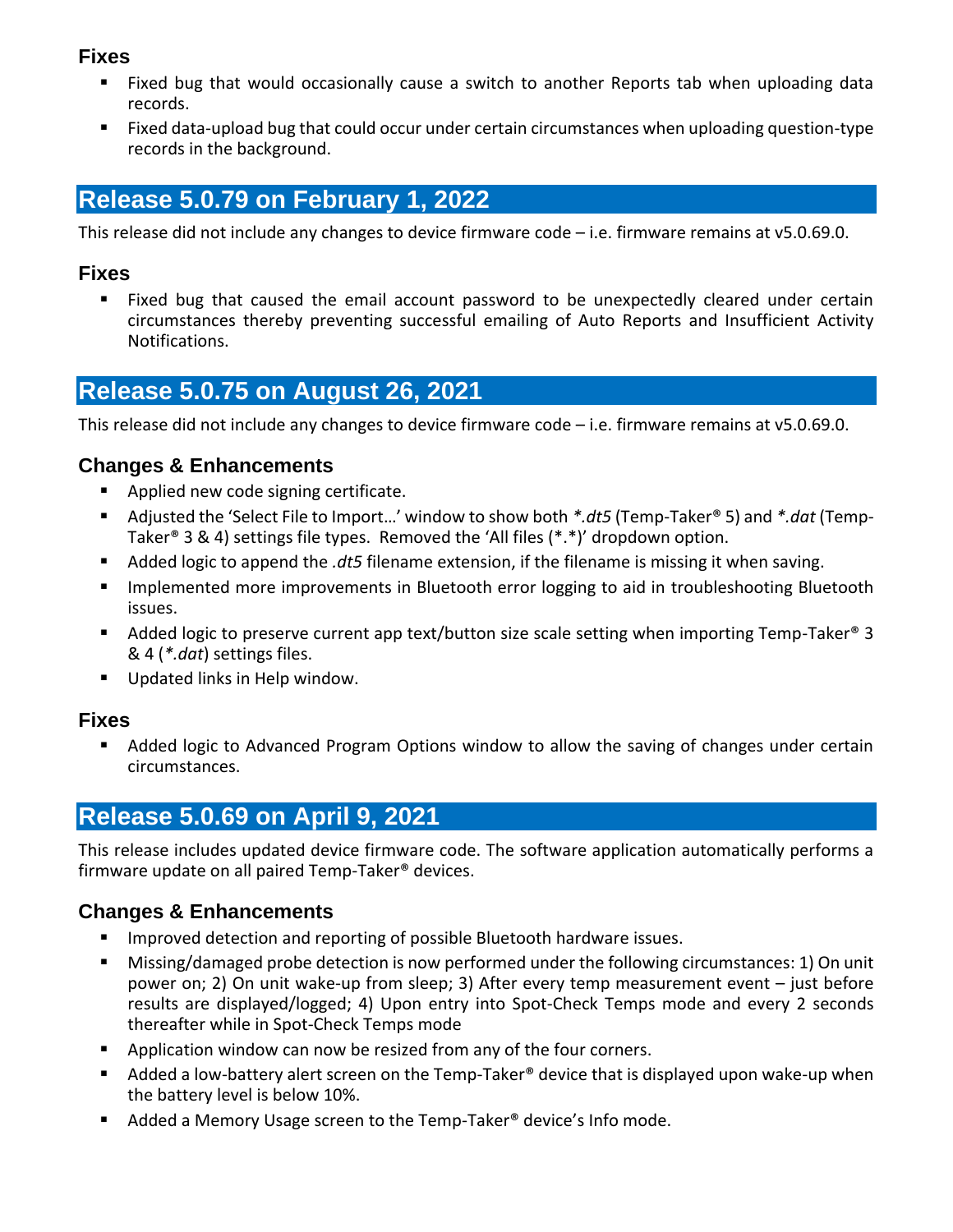- **■** When the software is installed on a PC where earlier versions (Temp-Taker® 3 or Temp-Taker® 4) had SFTP mode configured and enabled, the new version will copy the server configuration file from the previous version in order to maintain SFTP mode enabled.
- When a Bluetooth hardware change occurs (e.g. switching to a new Bluetooth adapter) on PC with paired Temp-Taker® devices, the devices are now automatically unpaired in the software and the user is alerted to pair the devices again with the new adapter.
- Improved logging of internal Bluetooth operations in *system.log*.

#### **Fixes**

- Resolved error that prevents application from starting up if Windows Bluetooth Support Service is stopped.
- Resolved error that, under certain conditions, caused application to stop working when Bluetooth Radio is switched off in Windows Settings and is then switched back on.
- Fixed bug that caused report column reorder changes to be lost when switching to the gear tab.

# **Release 5.0.63 on March 13, 2021**

This release includes updated device firmware code. The software application automatically performs a firmware update on all paired Temp-Taker® devices.

#### **Changes & Enhancements**

- The Email button in the Print Preview window now sends email directly using the configured email account settings instead of attempting to launch the local email client.
- Added safeguard to Email Account Settings that trims any trailing spaces in the "From Address" and "Login Username" fields, which can otherwise cause email failure.
- Clearing out email account settings is now permitted provided there are no dependent Auto-Generated Reports or Insufficient Activity Notifications enabled.
- **•** The Answers Builder window (used when defining Questions) now prompts user if no conditional question is specified for Above/Below Range answer on questions of type Temperature.
- Calendar Programs that are set to Auto-Load are now automatically downloaded to device as needed when cycling into a new day, week, or month.
- User is now alerted to possible Bluetooth Radio conflicts when attempting to pair a device on a PC where Windows Device Manager indicates a Bluetooth error state.
- Added number-of-items counter and Clear All button to the Program Elements, Checklist, Holding, TILT, and Cooling Group Builder dialogs.
- The Security Log is now automatically displayed when an Admin user logs in and there are recentlyadded security events that have not yet been seen.
- The Name & History grid in the System  $\rightarrow$  Device tab now more clearly identifies devices that are missing factory calibration.
- Successive/rapid grid row deletions (performed by holding down the DELETE key) now occur in the downward direction only.
- A "No Programs were set to load..." message is now displayed on the Temp-Taker® device if, after any Bluetooth communication session, no Programs had been set to load.
- Added a tech support page to the Temp-Taker<sup>®</sup> device's Info mode.

#### **Fixes**

- The label that indicates application settings have been modified since the last file import is now properly set after saving changes to Auto-Generated Reports or Insufficient Activity Notifications.
- User is prevented from enabling any Insufficient Activity Notifications so long as no email account is configured as this will cause an error when attempting to send text messages or emails.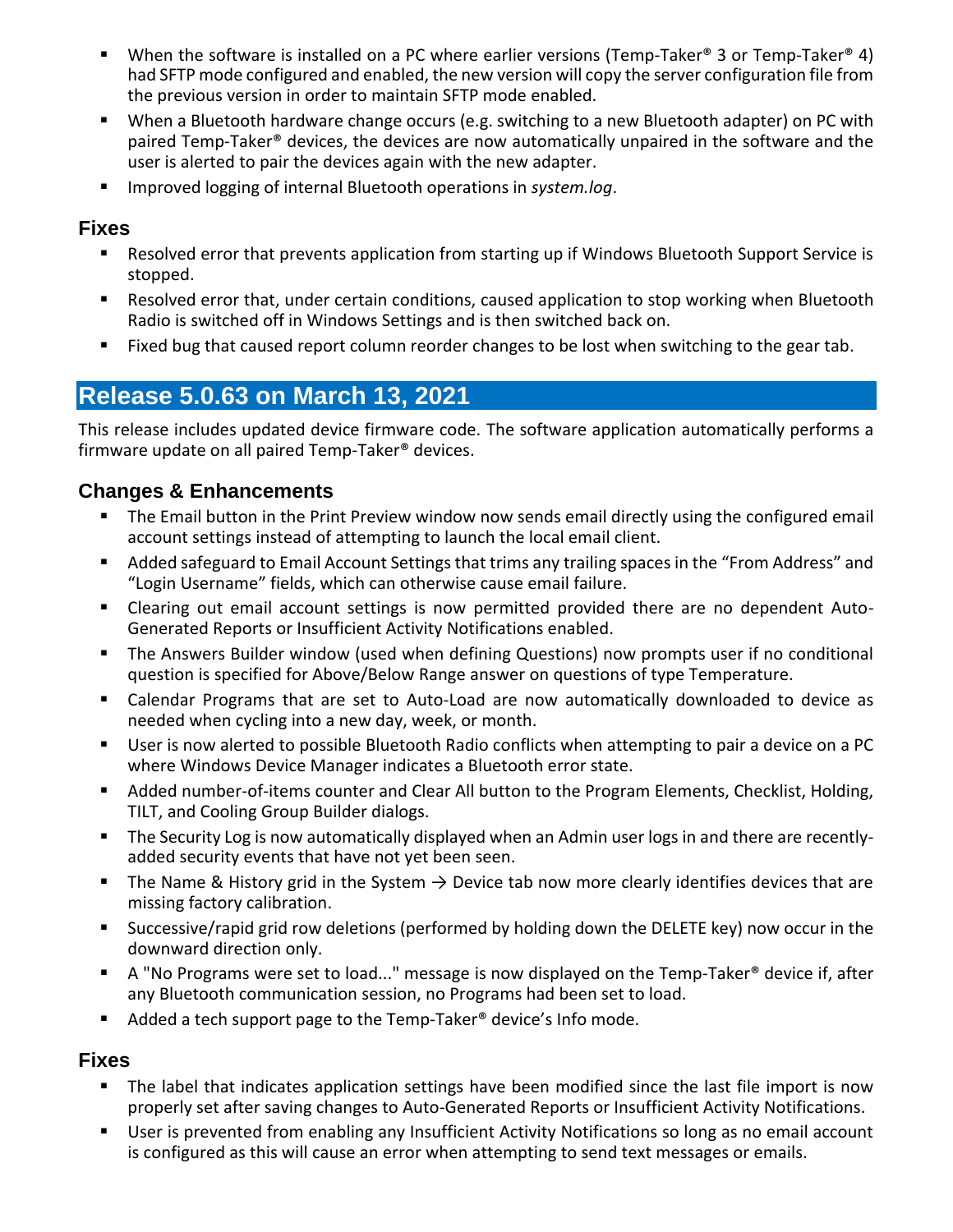- The Assigned Holding Zones column in the Program  $\rightarrow$  Items tab now becomes visible when the "Load All Items as a Holding Program" and the "List only items assigned to Holding Zones" advanced Program Options have been enabled.
- **■** The Device Log-In Screen Title field (in the System  $\rightarrow$  Users tab) now properly refreshes after a *\*.dt5* settings file is imported.
- Auto-Generated Reports and Insufficient Activity Notifications that are imported from a *\*.dt5* settings file are now disabled if no email account has been configured.
- **.** The Mail-To Address field of Auto-Generated Reports can now be cleared out when Email Account is not configured.
- Fixed bug that would (under certain conditions) clear out the email account password after performing changes to Report Templates.
- Fixed bug where user would occasionally be prompted to 'Save or Undo changes before leaving' when no changes had been made.
- Fixed Temp-Taker<sup>®</sup> device firmware issue wherein alarms that activated while the device was asleep would be cut short.
- Fixed a device firmware error vulnerability in Bluetooth communication.

# **Release 5.0.55 on August 28, 2020**

This release includes updated device firmware code.

#### **Changes & Enhancements**

- Created new battery-conservation feature that extends battery life 3-to-5 times (depending on device usage). The v5.0.55 software-update automatically enables the feature. The feature may be disabled/enabled via the Settings section of the System  $\rightarrow$  Device tab. If enabled, the Bluetooth radio inside the device is automatically powered off when the device powers down. When the device is turned on, the Bluetooth radio is automatically turned back on. When this batteryconservation feature is enabled, the Temp-Taker® app cannot turn on the device remotely because there is no Bluetooth connection.
- Enhanced Bluetooth error-state detection; displays message when there is 'No Active Bluetooth Radio Available', an 'Incompatible Bluetooth Radio' is detected, or an 'Incompatible Windows Version' is running.

#### **Fixes**

- Fixed Bluetooth connection issue (that is caused by an error in the Windows Bluetooth driver) by implementing a workaround in the Temp-Taker® software code. Eliminated the need to disable the Windows Bluetooth power-saving property, which becomes inaccessible in the Windows feature update, version 2004.
- Fixed vulnerability that prevented the device from engaging auto-off when the host PC is put to Sleep under certain conditions.
- Fixed cause of application error that can occur on startup if the Bluetooth radio in Windows settings is turned off.

# **Release 5.0.51 on June 25, 2020**

This release includes updated device firmware code.

#### **Changes & Enhancements**

- Added reminder alarm weekday settings feature which allows the user to specify the weekdays that Program reminder alarms are enabled.
- Made application compatible with Windows Lockdown (Multi-App Kiosk) mode.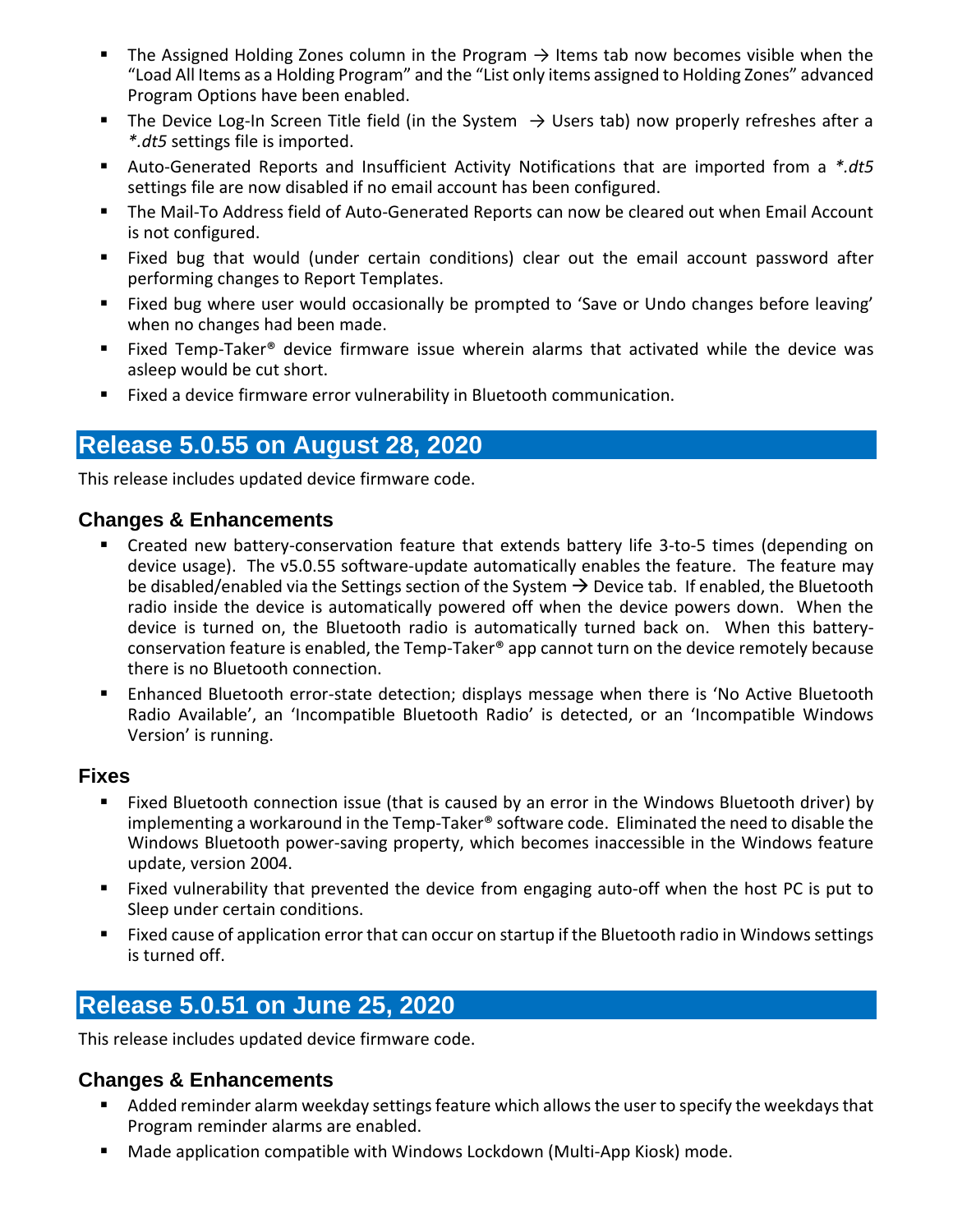- Added protection against inadvertent column sorting in report view. Before sorting is permitted, the corresponding Group Related Events box must be unchecked in Reports  $\rightarrow$  [gear icon] tab.
- PIN resets, performed via the software app, are now recorded in the Security Log section of the System  $\rightarrow$  Security tab.

#### **Fixes**

■ Adjusted the 'User' column width when printing to take into account a wider custom 'User' title.

# **Release 5.0.41 on March 18, 2020**

This release includes updated device firmware code.

#### **Changes & Enhancements**

- Increased data-upload throughput.
- Added Hourly, 5 min, and 1 min interval options to the Auto-Import feature.
- Added new Auto Flip feature. When enabled, the display automatically flips upside-down according to the unit's physical orientation.
- Added a label to the main window footer containing the count of units in need of new settings after an auto-import.
- Modified auto-generated filenames to minimize the possibility of filename conflicts. Also, all space characters are now replaced with underscore characters.
- Software now automatically displays the Bluetooth section of the System  $\rightarrow$  Device tab on login, if there are no paired devices.
- **E** Enhanced database archiving feature. Backups are now generated as needed throughout the day.
- Improved user calibration process on the handheld device.
- Handheld device now displays 'Pair Bluetooth' option on welcome screen when the device is not paired.

#### **Fixes**

- Fixed error in device reminder alarms for Auto-Import and Auto-Report features.
- Fixed error wherein some Program Group and Program fields in Cooking/Cooling data records were empty.
- Addressed issue where the email account Login Password would not bind after saving changes.

## **Release 5.0.29 on December 3, 2019**

This is the first Temp-Taker® 5 release (post Beta).

**NOTE:** The Temp-Taker® 5 software can be installed alongside Temp-Taker® 3 or Temp-Taker® 4. If so done, the installer will copy the data and settings from the previous software version to Temp-Taker® 5 at the time of installation. Although the old software will continue to function, only one instance of Temp-Taker® can run at a time on a given PC. Also, because of the addition of Bluetooth hardware, the Temp-Taker® 5 software application is not compatible with Temp-Taker® 3 & 4 handheld devices. Please contact ITD Food Safety for upgrade options.

#### **New Features, Enhancements, and Changes (over Temp-Taker® 4)**

- All communication between handheld devices and the PC Temp-Taker<sup>®</sup> application is performed via Bluetooth.
- While a Bluetooth connection is maintained, all device generated data is automatically uploaded from the handheld unit to the PC Temp-Taker® application.
- Multiple data report tabs, with their own dedicated scope, can now be created and customized.